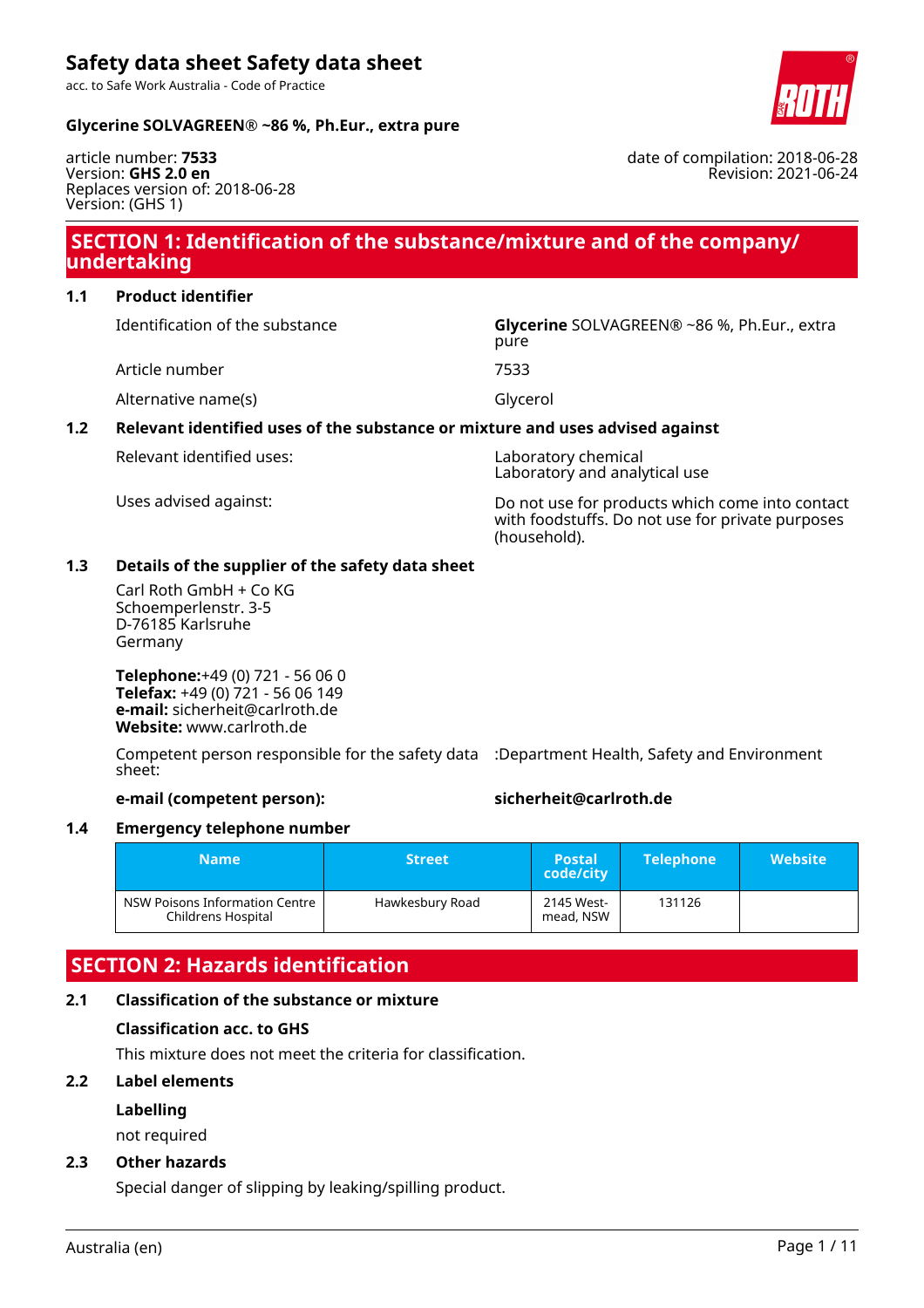acc. to Safe Work Australia - Code of Practice

#### **Glycerine SOLVAGREEN® ~86 %, Ph.Eur., extra pure**



article number: **7533**

#### **Results of PBT and vPvB assessment**

This mixture does not contain any substances that are assessed to be a PBT or a vPvB.

# **SECTION 3: Composition/information on ingredients**

#### **3.1 Substances**

not relevant (mixture)

# **3.2 Mixtures**

#### **Description of the mixture**

This product does not meet the criteria for classification in any hazard class according to GHS

# **SECTION 4: First aid measures**

#### **4.1 Description of first aid measures**



#### **General notes**

Take off contaminated clothing.

#### **Following inhalation**

Provide fresh air. In all cases of doubt, or when symptoms persist, seek medical advice.

#### **Following skin contact**

Rinse skin with water/shower.

#### **Following eye contact**

Rinse cautiously with water for several minutes. In all cases of doubt, or when symptoms persist, seek medical advice.

#### **Following ingestion**

Rinse mouth. Call a doctor if you feel unwell.

# **4.2 Most important symptoms and effects, both acute and delayed**

Dizziness, Headache, Gastrointestinal complaints, Diarrhoea, Vomiting

## **4.3 Indication of any immediate medical attention and special treatment needed** none

# **SECTION 5: Firefighting measures**

# **5.1 Extinguishing media**



# **Suitable extinguishing media**

co-ordinate firefighting measures to the fire surroundings water spray, alcohol resistant foam, dry extinguishing powder, BC-powder, carbon dioxide ( $CO<sub>2</sub>$ )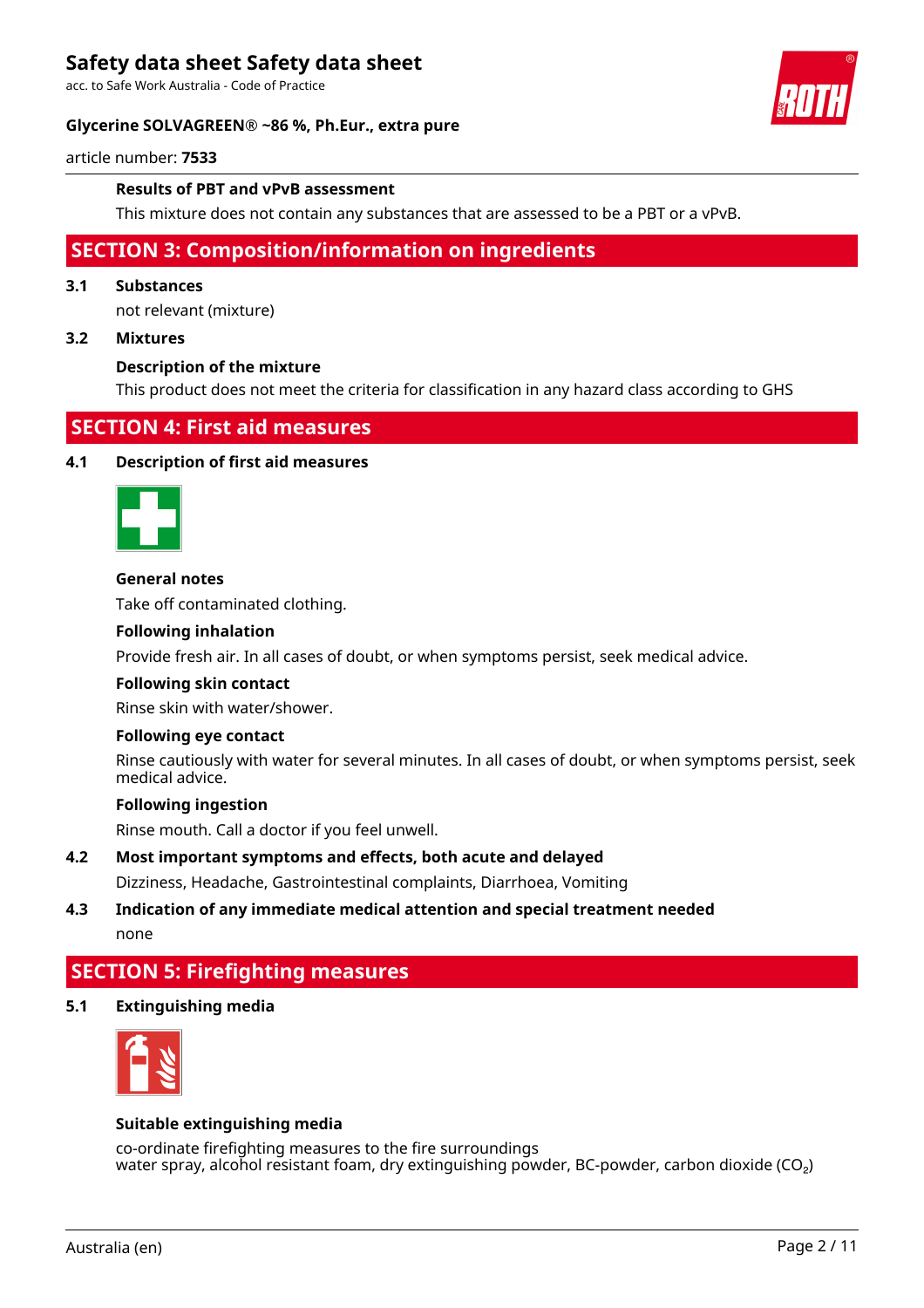acc. to Safe Work Australia - Code of Practice

### **Glycerine SOLVAGREEN® ~86 %, Ph.Eur., extra pure**



article number: **7533**

### **Unsuitable extinguishing media**

water jet

# **5.2 Special hazards arising from the substance or mixture**

Combustible.

# **Hazardous combustion products**

Carbon monoxide (CO), Carbon dioxide (CO₂), May produce toxic fumes of carbon monoxide if burning.

### **5.3 Advice for firefighters**

In case of fire and/or explosion do not breathe fumes. Fight fire with normal precautions from a reasonable distance. Wear self-contained breathing apparatus.

# **SECTION 6: Accidental release measures**

**6.1 Personal precautions, protective equipment and emergency procedures**



#### **For non-emergency personnel**

No special measures are necessary.

#### **6.2 Environmental precautions**

Keep away from drains, surface and ground water.

### **6.3 Methods and material for containment and cleaning up**

### **Advice on how to contain a spill**

Covering of drains.

# **Other information relating to spills and releases**

Place in appropriate containers for disposal. Ventilate affected area.

# **6.4 Reference to other sections**

Hazardous combustion products: see section 5. Personal protective equipment: see section 8. Incompatible materials: see section 10. Disposal considerations: see section 13.

# **SECTION 7: Handling and storage**

# **7.1 Precautions for safe handling**

Provision of sufficient ventilation.

# **Advice on general occupational hygiene**

Keep away from food, drink and animal feedingstuffs.

# **7.2 Conditions for safe storage, including any incompatibilities**

Keep container tightly closed.

### **Incompatible substances or mixtures**

Observe hints for combined storage.

### **Consideration of other advice:**

### **Specific designs for storage rooms or vessels**

Recommended storage temperature: 15 – 25 °C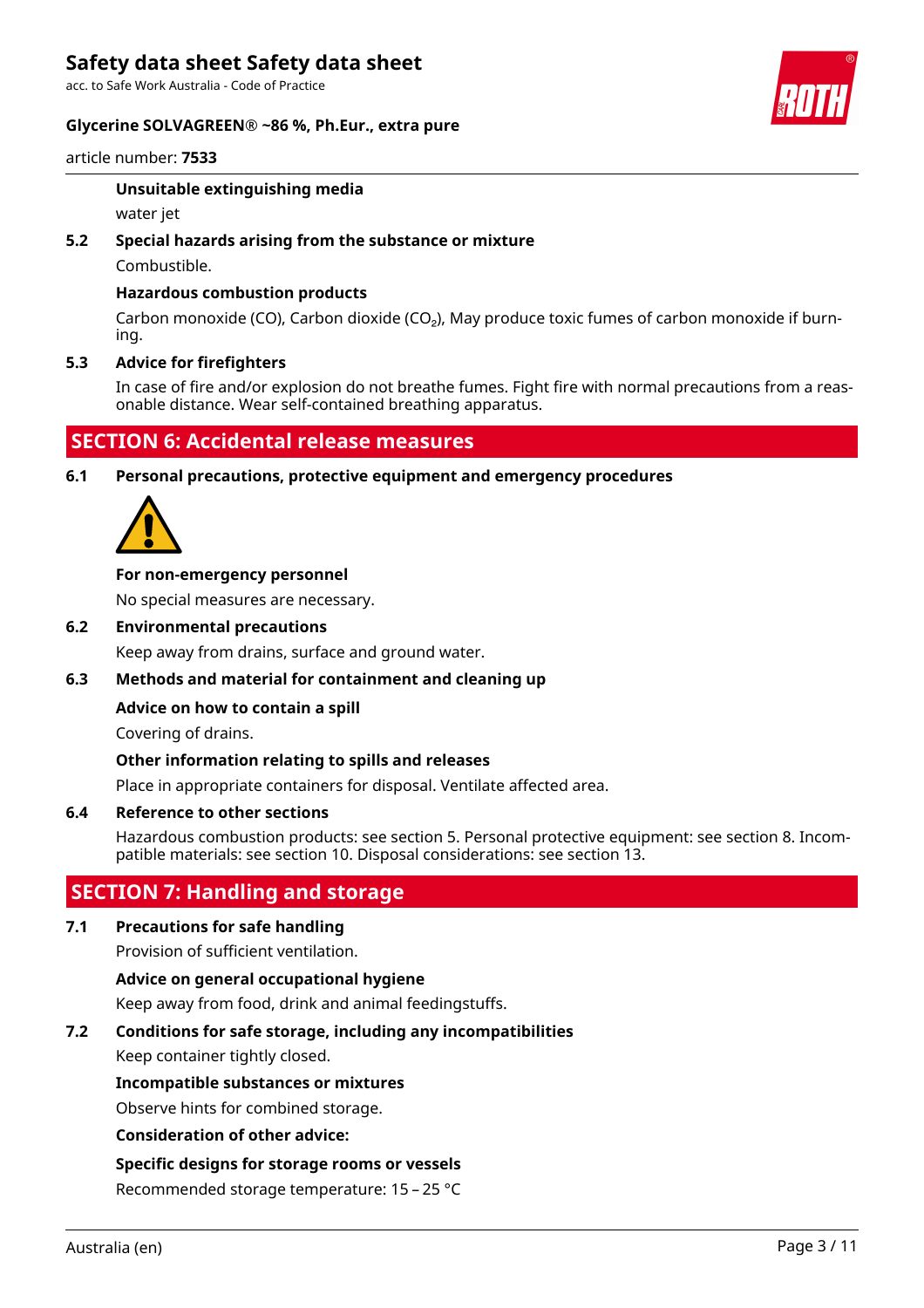acc. to Safe Work Australia - Code of Practice

### **Glycerine SOLVAGREEN® ~86 %, Ph.Eur., extra pure**

article number: **7533**

# **7.3 Specific end use(s)**

No information available.

# **SECTION 8: Exposure controls/personal protection**

# **8.1 Control parameters**

#### **National limit values**

#### **Occupational exposure limit values (Workplace Exposure Limits)**

| Cou<br>ntr<br>V | <b>Name of agent</b> | <b>CAS No</b> | Identi-<br>fier | <b>TW</b><br>A<br>[pp<br>m | <b>TWA</b><br>[mq/<br>m31 | STE:<br>[pp<br>m | <b>STEL</b><br>[mg/<br>m <sup>3</sup> | <b>Ceil</b><br>ina-<br><b>Tpp</b><br>m | <b>Ceil-</b><br>ing-C'<br>/[mq/<br>m <sup>3</sup> | Nota-<br>tion | <b>Source</b> |
|-----------------|----------------------|---------------|-----------------|----------------------------|---------------------------|------------------|---------------------------------------|----------------------------------------|---------------------------------------------------|---------------|---------------|
| AU              | glycerine            | $56 - 81 - 5$ | <b>WES</b>      |                            | 10                        |                  |                                       |                                        |                                                   | mist          | WES           |

**Notation**<br>Ceiling-C

Ceiling-C Ceiling value is a limit value above which exposure should not occur

mist As mists<br>STEL Short-ter

STEL Short-term exposure limit: a limit value above which exposure should not occur and which is related to a 15 minute period (unless otherwise specified)

TWA Time-weighted average (long-term exposure limit): measured or calculated in relation to a reference period of 8 hours time-weighted average (unless otherwise specified)

# **8.2 Exposure controls**

#### **Individual protection measures (personal protective equipment)**

#### **Eye/face protection**



Use safety goggle with side protection.

#### **Skin protection**



### **• hand protection**

Wear suitable gloves. Chemical protection gloves are suitable, which are tested according to EN 374.

### **• type of material**

NBR (Nitrile rubber)

#### **• material thickness**

>0,11 mm

### **• breakthrough times of the glove material**

>480 minutes (permeation: level 6)

#### **• other protection measures**

Take recovery periods for skin regeneration. Preventive skin protection (barrier creams/ointments) is recommended.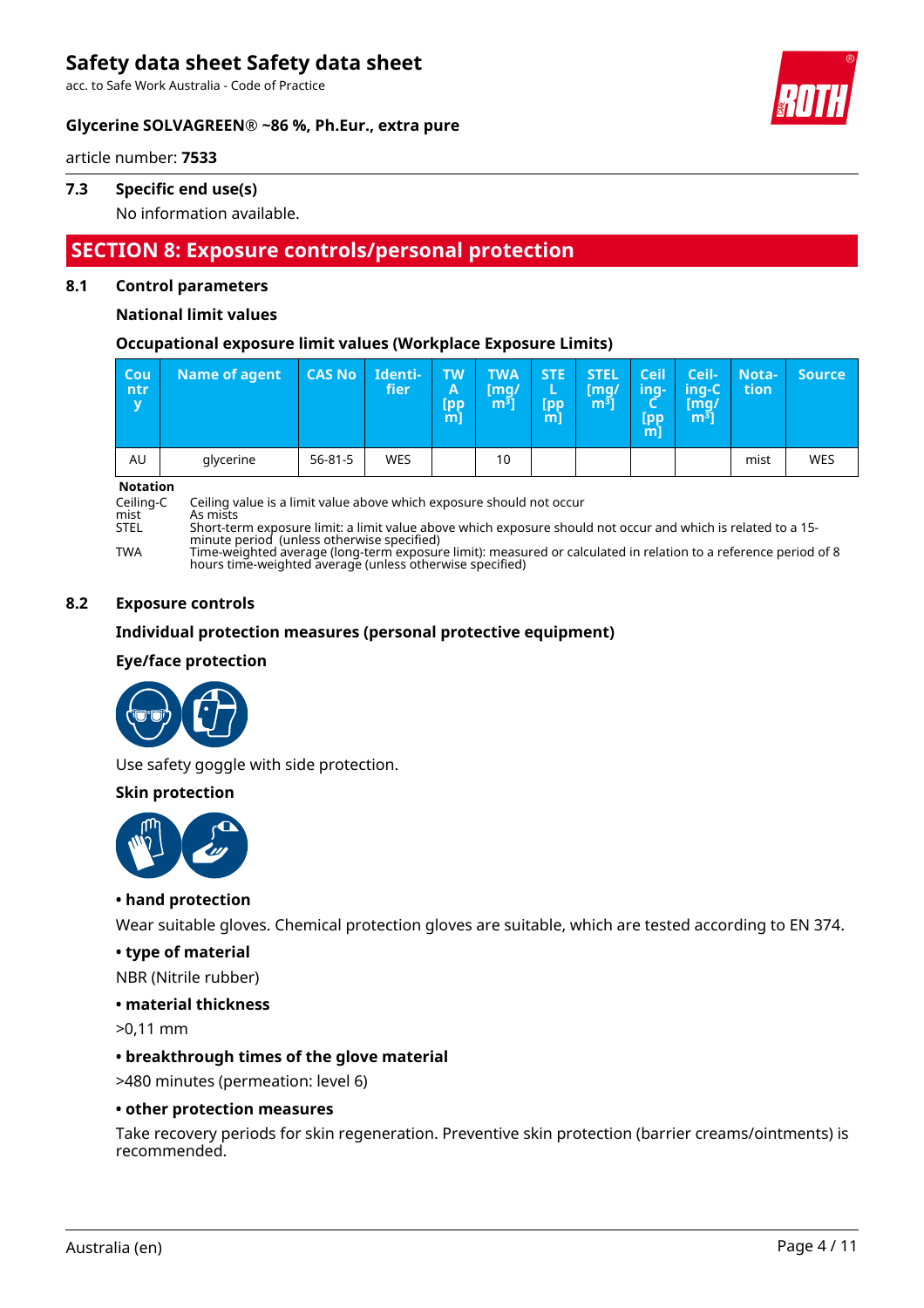acc. to Safe Work Australia - Code of Practice

**Glycerine SOLVAGREEN® ~86 %, Ph.Eur., extra pure**



article number: **7533**

#### **Respiratory protection**



Respiratory protection necessary at: Aerosol or mist formation. Type: A (against organic gases and vapours with a boiling point of > 65 °C , colour code: Brown).

#### **Environmental exposure controls**

Keep away from drains, surface and ground water.

# **SECTION 9: Physical and chemical properties**

# **9.1 Information on basic physical and chemical properties**

| Physical state                                              | liquid                                                       |
|-------------------------------------------------------------|--------------------------------------------------------------|
| Form                                                        | viscous                                                      |
| Colour                                                      | colourless - clear                                           |
| Odour                                                       | characteristic                                               |
| Melting point/freezing point                                | not determined                                               |
| Boiling point or initial boiling point and boiling<br>range | 290 °C                                                       |
| Flammability                                                | this material is combustible, but will not ignite<br>readily |
| Lower and upper explosion limit                             | 11.3 vol%                                                    |
| Flash point                                                 | 180 °C                                                       |
| Auto-ignition temperature                                   | 370 °C                                                       |
| Decomposition temperature                                   | not relevant                                                 |
| pH (value)                                                  | 6.5 - 8.5 (20 °C)                                            |
| Kinematic viscosity                                         | 118.1 $\text{mm}^2$ / <sub>s</sub> at 20 °C                  |
| Solubility(ies)                                             |                                                              |
| Water solubility                                            | miscible in any proportion                                   |
| Partition coefficient                                       |                                                              |
| Partition coefficient n-octanol/water (log value):          | this information is not available                            |
|                                                             |                                                              |
| Vapour pressure                                             | <0.1 hPa at 20 °C                                            |
| Density                                                     | 1.23 – 1.27 $9/$ <sub>cm</sub> at 20 °C                      |
| Relative vapour density                                     | information on this property is not available                |
|                                                             |                                                              |
| Particle characteristics                                    | not relevant (liquid)                                        |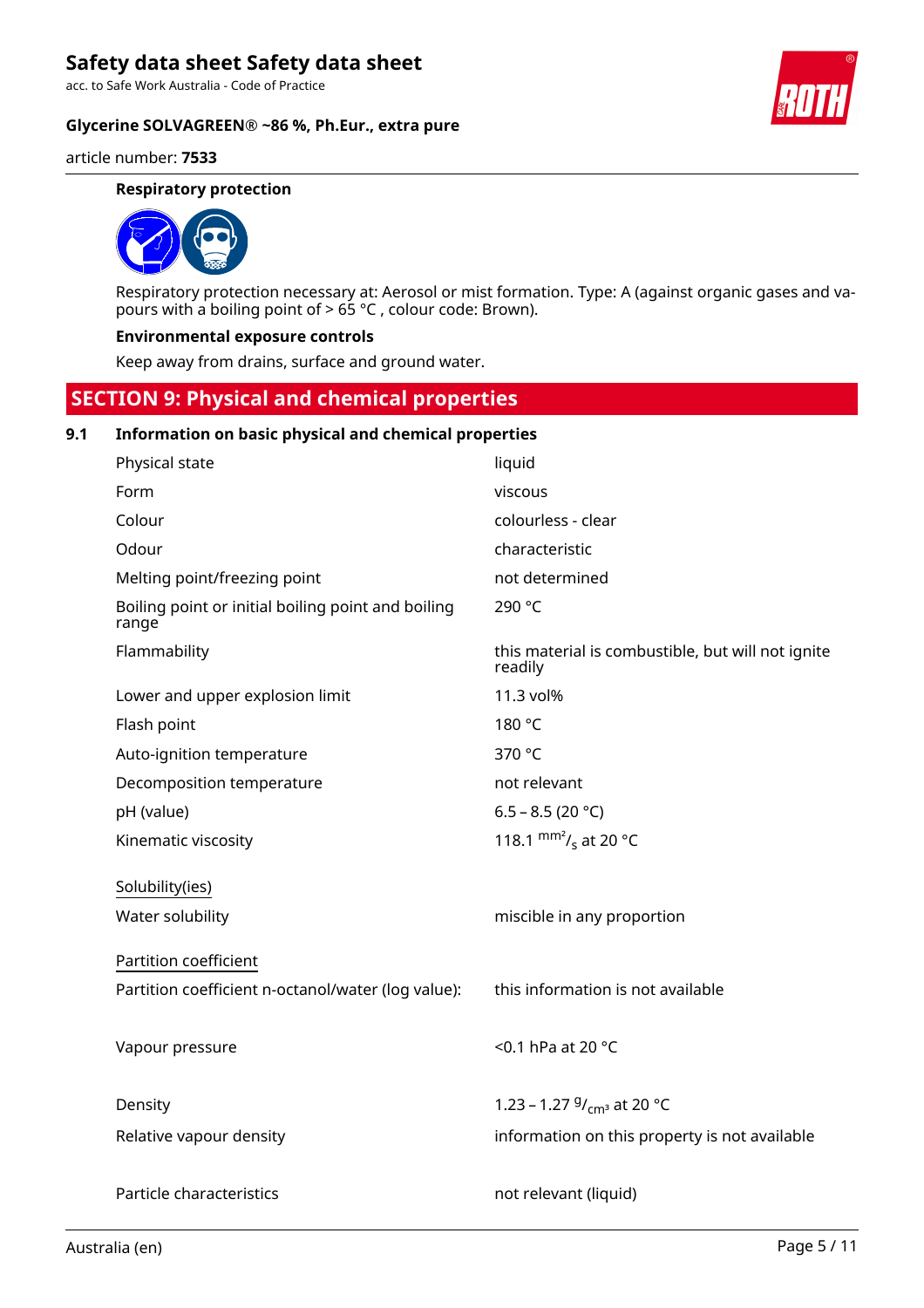acc. to Safe Work Australia - Code of Practice

# **Glycerine SOLVAGREEN® ~86 %, Ph.Eur., extra pure**

article number: **7533**

Other safety parameters Oxidising properties none

# **9.2 Other information**

Information with regard to physical hazard classes:

Other safety characteristics:

Miscibility completely miscible with water

hazard classes acc. to GHS (physical hazards): not relevant

# **SECTION 10: Stability and reactivity**

#### **10.1 Reactivity**

This material is not reactive under normal ambient conditions.

#### **If heated**

Vapours may form explosive mixtures with air.

#### **10.2 Chemical stability**

The material is stable under normal ambient and anticipated storage and handling conditions of temperature and pressure.

#### **10.3 Possibility of hazardous reactions**

**Violent reaction with:** strong oxidiser, Chlorine, Peroxides, Hydrogen peroxide, Permanganates, Chromium(VI) oxide, Sulphuric acid, Nitric acid, Perchlorates, => Explosive properties

#### **10.4 Conditions to avoid**

There are no specific conditions known which have to be avoided.

### **10.5 Incompatible materials**

There is no additional information.

### **10.6 Hazardous decomposition products**

Hazardous combustion products: see section 5.

# **SECTION 11: Toxicological information**

### **11.1 Information on toxicological effects**

Test data are not available for the complete mixture.

#### **Classification procedure**

The method for classification of the mixture is based on ingredients of the mixture (additivity formula).

#### **Classification acc. to GHS**

This mixture does not meet the criteria for classification.

#### **Acute toxicity**

Shall not be classified as acutely toxic.

#### **Skin corrosion/irritation**

Shall not be classified as corrosive/irritant to skin.

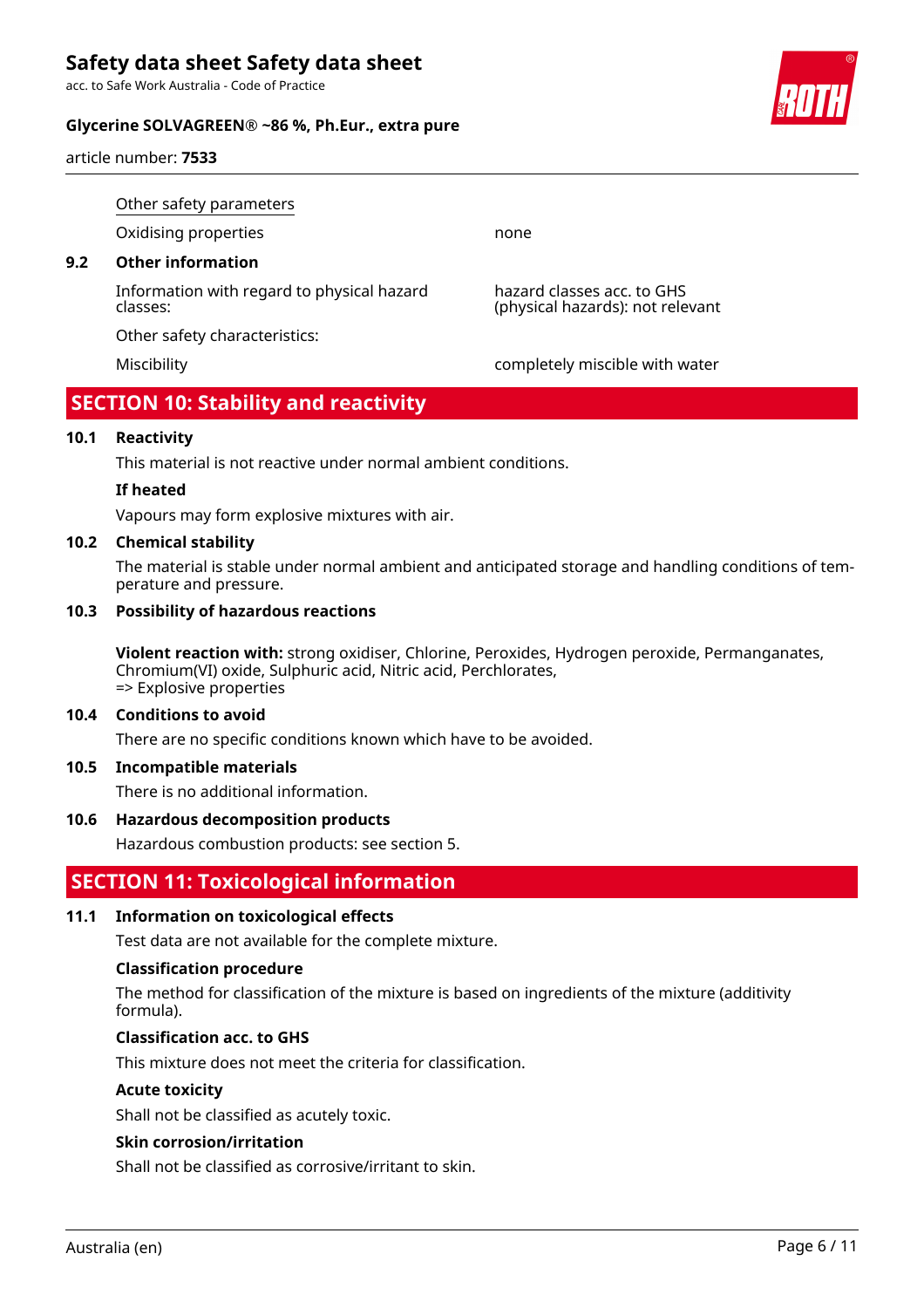acc. to Safe Work Australia - Code of Practice

# **Glycerine SOLVAGREEN® ~86 %, Ph.Eur., extra pure**



article number: **7533**

# **Serious eye damage/eye irritation**

Shall not be classified as seriously damaging to the eye or eye irritant.

# **Respiratory or skin sensitisation**

Shall not be classified as a respiratory or skin sensitiser.

# **Germ cell mutagenicity**

Shall not be classified as germ cell mutagenic.

# **Carcinogenicity**

Shall not be classified as carcinogenic.

### **Reproductive toxicity**

Shall not be classified as a reproductive toxicant.

# **Specific target organ toxicity - single exposure**

Shall not be classified as a specific target organ toxicant (single exposure).

# **Specific target organ toxicity - repeated exposure**

Shall not be classified as a specific target organ toxicant (repeated exposure).

# **Aspiration hazard**

Shall not be classified as presenting an aspiration hazard.

# **Symptoms related to the physical, chemical and toxicological characteristics**

### **• If swallowed**

diarrhoea, vomiting, gastrointestinal complaints

## **• If in eyes**

slightly irritant but not relevant for classification

### **• If inhaled**

dizziness, headache, slightly irritant but not relevant for classification

### **• If on skin**

Frequently or prolonged contact with skin may cause dermal irritation

### **• Other information**

none

**11.2 Endocrine disrupting properties**

None of the ingredients are listed.

# **SECTION 12: Ecological information**

**12.1 Toxicity**

**Biodegradation**

Data are not available.

- **12.2 Process of degradability** Data are not available.
- **12.3 Bioaccumulative potential** Data are not available.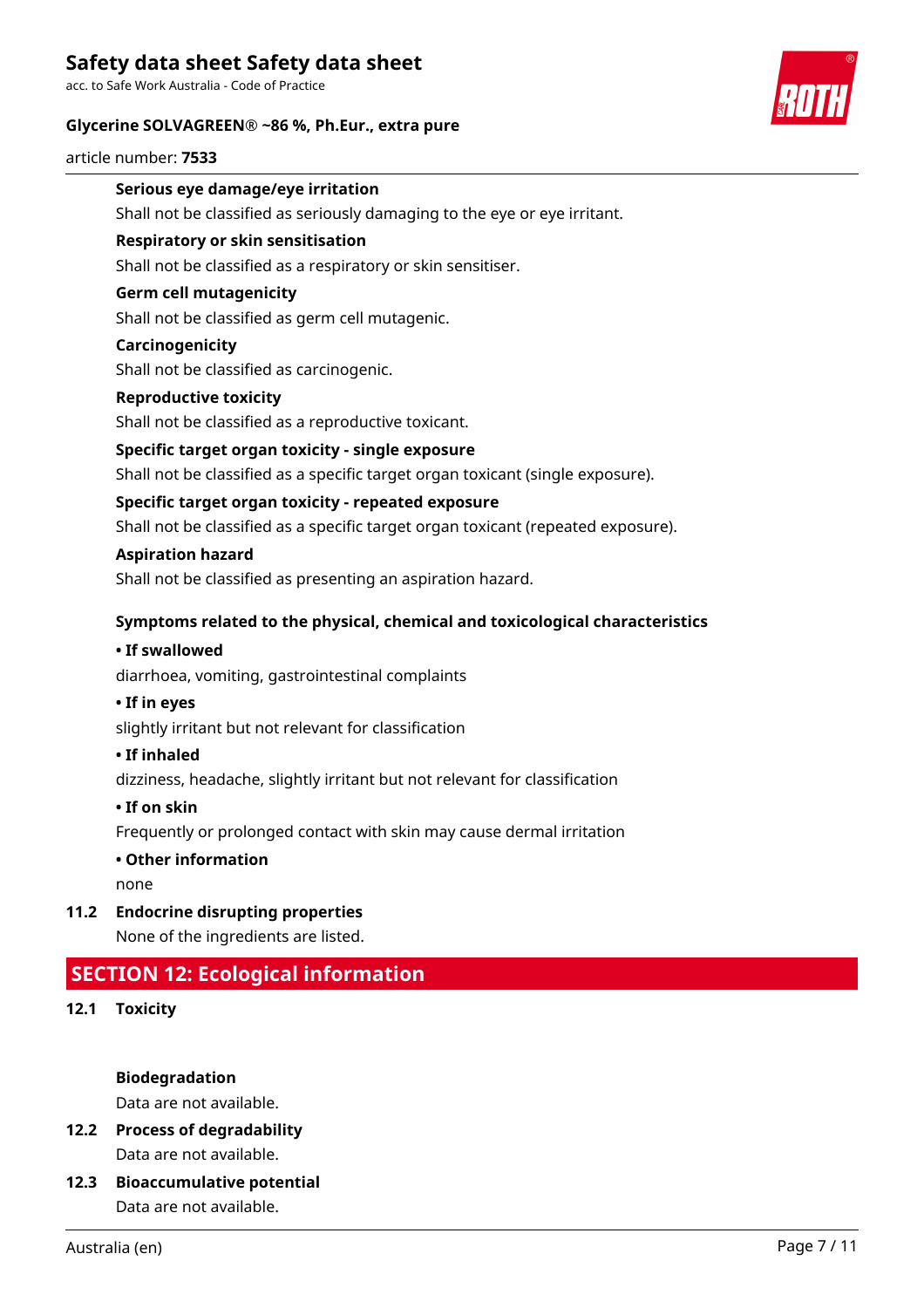acc. to Safe Work Australia - Code of Practice

### **Glycerine SOLVAGREEN® ~86 %, Ph.Eur., extra pure**

article number: **7533**

# **12.4 Mobility in soil**

Data are not available.

- **12.5 Results of PBT and vPvB assessment** Data are not available.
- **12.6 Endocrine disrupting properties** None of the ingredients are listed.
- **12.7 Other adverse effects**

Data are not available.

# **SECTION 13: Disposal considerations**

#### **13.1 Waste treatment methods**



Consult the appropriate local waste disposal expert about waste disposal.

# **Sewage disposal-relevant information**

Do not empty into drains.

# **13.3 Remarks**

Waste shall be separated into the categories that can be handled separately by the local or national waste management facilities. Please consider the relevant national or regional provisions.

| <b>SECTION 14: Transport information</b> |                                 |                                                                            |  |  |
|------------------------------------------|---------------------------------|----------------------------------------------------------------------------|--|--|
| 14.1                                     | UN number                       | not subject to transport regulations                                       |  |  |
|                                          | 14.2 UN proper shipping name    | not assigned                                                               |  |  |
|                                          | 14.3 Transport hazard class(es) | not assigned                                                               |  |  |
| 14.4                                     | Packing group                   | not assigned                                                               |  |  |
|                                          | 14.5 Environmental hazards      | non-environmentally hazardous acc. to the dan-<br>gerous goods regulations |  |  |

# **14.6 Special precautions for user**

There is no additional information.

**14.7 Transport in bulk according to Annex II of MARPOL and the IBC Code** The cargo is not intended to be carried in bulk.

### **14.8 Information for each of the UN Model Regulations**

**Transport informationNational regulationsAdditional information(UN RTDG)** Not subject to transport regulations. UN RTDG

**International Maritime Dangerous Goods Code (IMDG) - Additional information** Not subject to IMDG.

**International Civil Aviation Organization (ICAO-IATA/DGR) - Additional information** Not subject to ICAO-IATA.

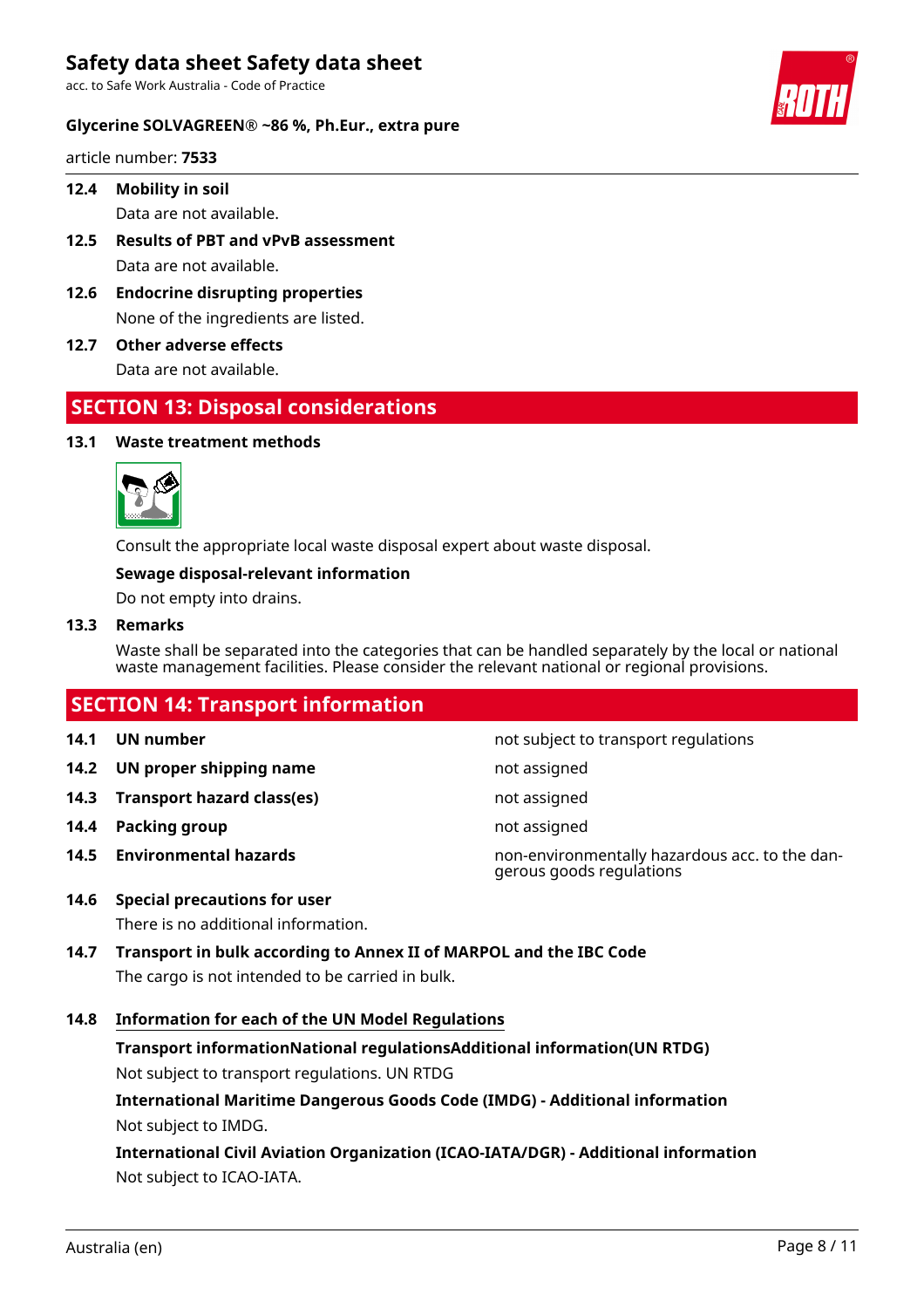acc. to Safe Work Australia - Code of Practice

# **Glycerine SOLVAGREEN® ~86 %, Ph.Eur., extra pure**



article number: **7533**

# **SECTION 15: Regulatory information**

# **15.1 Safety, health and environmental regulations/legislation specific for the substance or mixture**

There is no additional information.

# **National regulations(Australia)**

# **Australian Inventory of Chemical Substances(AICS)**

All ingredients are listed or exempt from listing.

### **National inventories**

| <b>Country</b> | <b>Inventory</b> | <b>Status</b>                  |
|----------------|------------------|--------------------------------|
| AU             | <b>AICS</b>      | all ingredients are listed     |
| CA             | <b>DSL</b>       | all ingredients are listed     |
| <b>CN</b>      | <b>IECSC</b>     | all ingredients are listed     |
| EU             | ECSI             | all ingredients are listed     |
| EU             | REACH Reg.       | all ingredients are listed     |
| JP             | <b>CSCL-ENCS</b> | all ingredients are listed     |
| <b>KR</b>      | KECI             | all ingredients are listed     |
| <b>MX</b>      | INSQ             | all ingredients are listed     |
| NZ             | <b>NZIOC</b>     | all ingredients are listed     |
| <b>PH</b>      | <b>PICCS</b>     | all ingredients are listed     |
| <b>TR</b>      | <b>CICR</b>      | not all ingredients are listed |
| <b>TW</b>      | <b>TCSI</b>      | all ingredients are listed     |
| US             | <b>TSCA</b>      | all ingredients are listed     |

**Legend**

| AICS<br>CICR<br>DSL<br>ECSI<br>IECSC<br>INSO<br>KECI<br>NZIoC<br><b>PICCS</b><br>TCSI | Australian Inventory of Chemical Substances<br>Chemical Inventory and Control Regulation<br>CSCL-ENCS List of Existing and New Chemical Substances (CSCL-ENCS)<br>Domestic Substances List (DSL)<br>EC Substance Inventory (EINECS, ELINCS, NLP)<br>Inventory of Existing Chemical Substances Produced or Imported in China<br>National Inventory of Chemical Substances<br>Korea Existing Chemicals Inventory<br>New Zealand Inventory of Chemicals<br>Philippine Inventory of Chemicals and Chemical Substances (PICCS)<br>REACH Reg. REACH registered substances<br>Taiwan Chemical Substance Inventory |
|---------------------------------------------------------------------------------------|------------------------------------------------------------------------------------------------------------------------------------------------------------------------------------------------------------------------------------------------------------------------------------------------------------------------------------------------------------------------------------------------------------------------------------------------------------------------------------------------------------------------------------------------------------------------------------------------------------|
| TSCA                                                                                  | Toxic Substance Control Act                                                                                                                                                                                                                                                                                                                                                                                                                                                                                                                                                                                |
|                                                                                       |                                                                                                                                                                                                                                                                                                                                                                                                                                                                                                                                                                                                            |

# **15.2 Chemical Safety Assessment**

Chemical safety assessments for substances in this mixture were not carried out.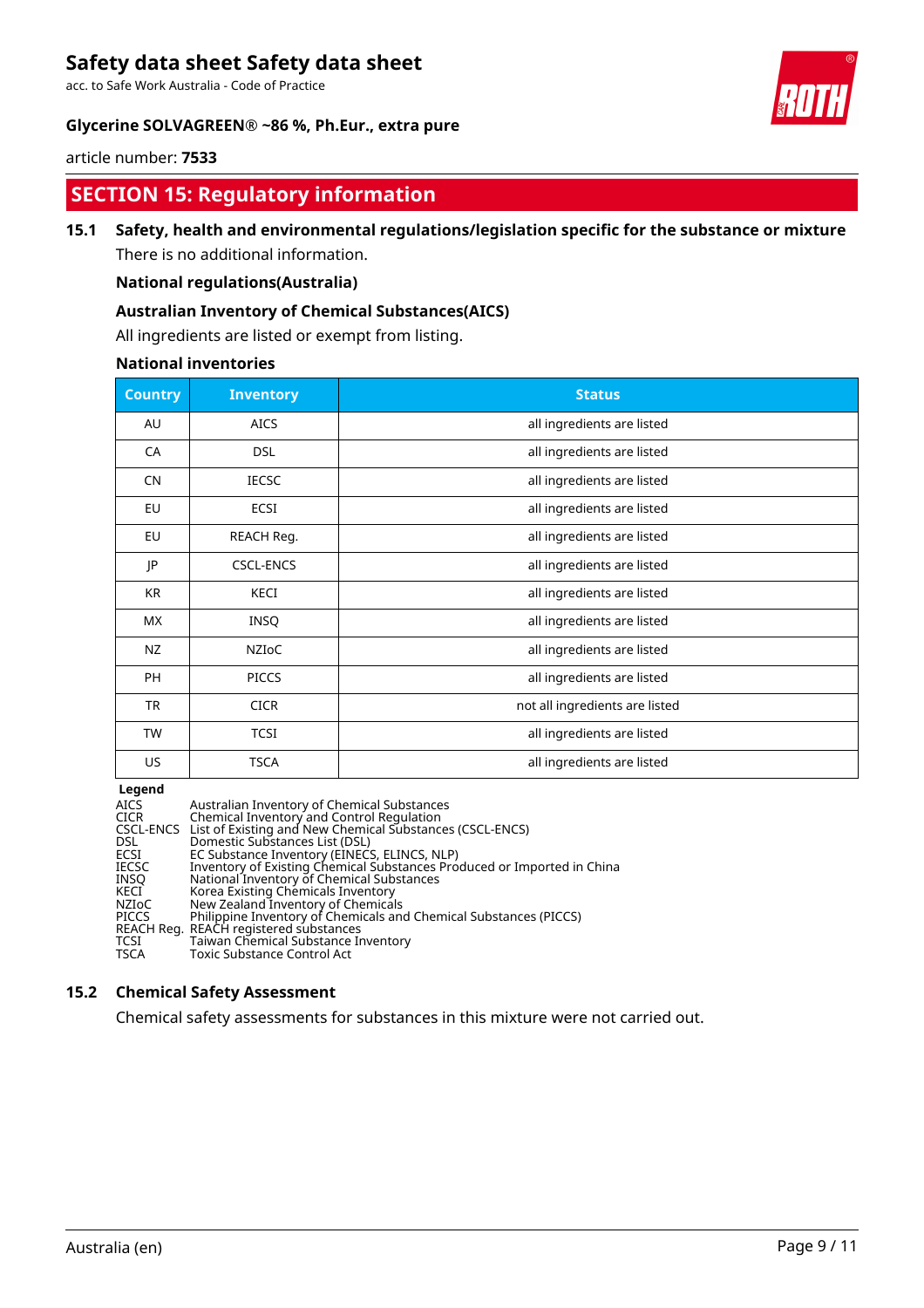acc. to Safe Work Australia - Code of Practice

# **Glycerine SOLVAGREEN® ~86 %, Ph.Eur., extra pure**



article number: **7533**

# **SECTION 16: Other information**

# **Indication of changes (revised safety data sheet)**

Alignment to regulation: Globally Harmonized System of Classification and Labelling of Chemicals ("Purple book").

Restructuring: section 9, section 14

| <b>Section</b> | <b>Former entry (text/value)</b>                                                                                                                                                                                | <b>Actual entry (text/value)</b>                                                                                                | Safety-<br>relev-<br>ant |
|----------------|-----------------------------------------------------------------------------------------------------------------------------------------------------------------------------------------------------------------|---------------------------------------------------------------------------------------------------------------------------------|--------------------------|
| 2.1            | Classification acc. to GHS:<br>This mixture does not meet the criteria for clas-<br>sification in accordance with Regulation No<br>1272/2008/EC. This mixture does not meet the<br>criteria for classification. | Classification acc. to GHS:<br>This mixture does not meet the criteria for clas-<br>sification.                                 | yes                      |
| 2.2            | Signal word:<br>not required                                                                                                                                                                                    |                                                                                                                                 | yes                      |
| 2.3            | Other hazards:<br>There is no additional information.                                                                                                                                                           | Other hazards:<br>Special danger of slipping by leaking/spilling<br>product.                                                    | yes                      |
| 2.3            |                                                                                                                                                                                                                 | Results of PBT and vPvB assessment:<br>This mixture does not contain any substances<br>that are assessed to be a PBT or a vPvB. | yes                      |

#### **Abbreviations and acronyms**

| Abbr.           | <b>Descriptions of used abbreviations</b>                                                                      |
|-----------------|----------------------------------------------------------------------------------------------------------------|
| CAS             | Chemical Abstracts Service (service that maintains the most comprehensive list of chemical substances)         |
| Ceiling-C       | Ceiling value                                                                                                  |
| <b>DGR</b>      | Dangerous Goods Regulations (see IATA/DGR)                                                                     |
| <b>EINECS</b>   | European Inventory of Existing Commercial Chemical Substances                                                  |
| <b>ELINCS</b>   | European List of Notified Chemical Substances                                                                  |
| <b>GHS</b>      | "Globally Harmonized System of Classification and Labelling of Chemicals" developed by the United Na-<br>tions |
| <b>IATA</b>     | <b>International Air Transport Association</b>                                                                 |
| <b>IATA/DGR</b> | Dangerous Goods Regulations (DGR) for the air transport (IATA)                                                 |
| <b>ICAO</b>     | <b>International Civil Aviation Organization</b>                                                               |
| <b>IMDG</b>     | International Maritime Dangerous Goods Code                                                                    |
| <b>MARPOL</b>   | International Convention for the Prevention of Pollution from Ships (abbr. of "Marine Pollutant")              |
| <b>NLP</b>      | No-Longer Polymer                                                                                              |
| PBT             | Persistent, Bioaccumulative and Toxic                                                                          |
| ppm             | Parts per million                                                                                              |
| <b>STEL</b>     | Short-term exposure limit                                                                                      |
| <b>TWA</b>      | Time-weighted average                                                                                          |
| <b>UN RTDG</b>  | UN Recommendations on the Transport of Dangerous Good                                                          |
| vPvB            | Very Persistent and very Bioaccumulative                                                                       |
| <b>WES</b>      | Safe Work Australia: Workplace exposure standards for airborne conatminants                                    |